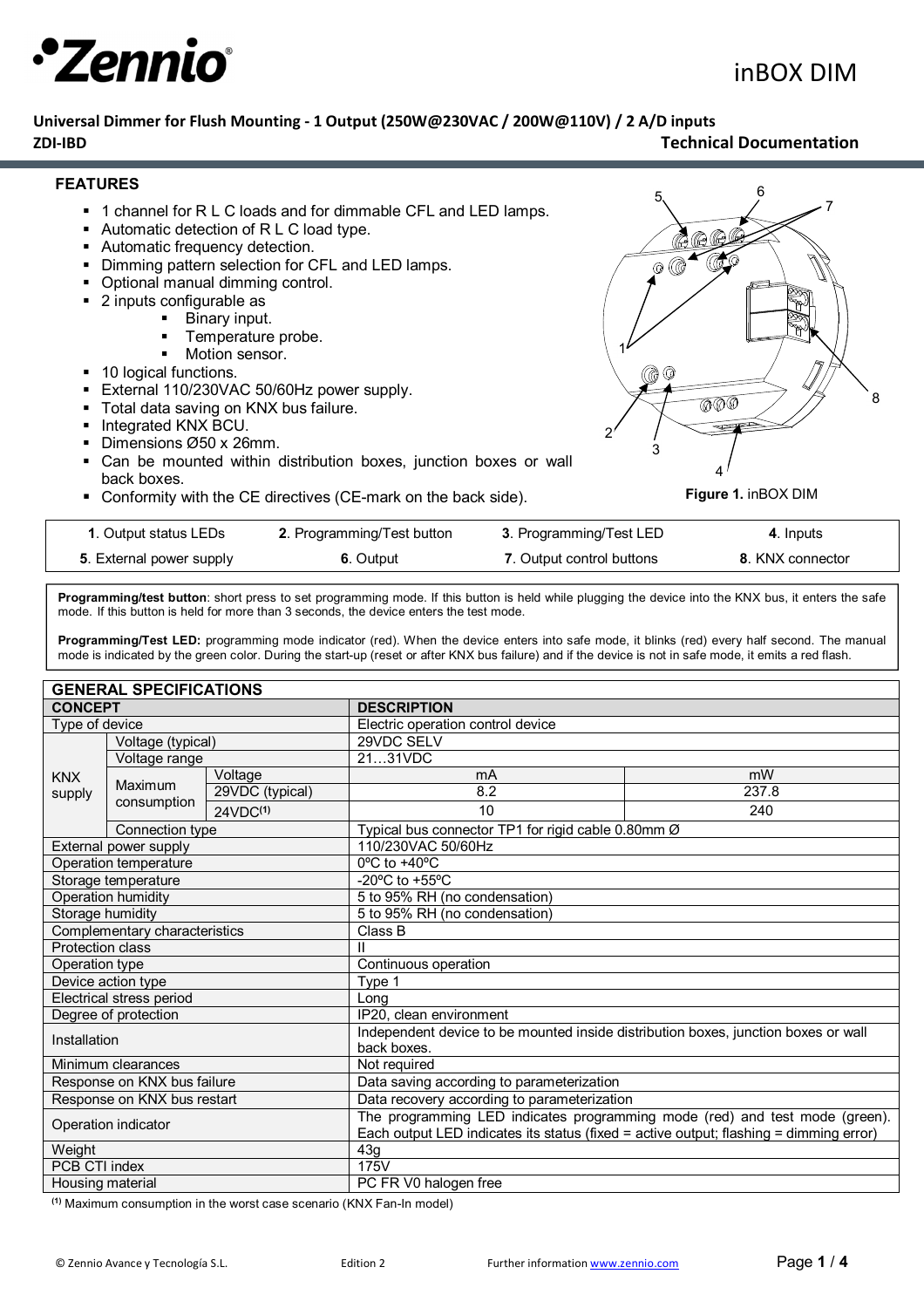## **SUPPORTED LOADS**

- R = Resistive
- $L = Inductive$
- C = Capacitive
- CFL = Dimmable Compact Fluorescent Lamps
- LED = Dimmable LED lamps

## **LOAD COMBINATION**

- $\blacksquare$  If combining resistive (R) with inductive (L) loads, please do not exceed a 50% share for the resistive load.
- If combining resistive (R) with capacitive (C) loads, please do not exceed a 50% share for the resistive load.
- **NEVER connect capacitive loads and electronic transformers with inductive loads in the same channel.**
- Do not combine in the same channel CFL or LED lamps with R L C loads.

 $R.L.C$ 

 It is not advisable to combine different models of CFL lamps, LED lamps or transformers in the same channel since correct operation can be affected.

# **OVERHEATING PROTECTION**



**NOT!**

 $\otimes$ 

**R L C CFL LED**

- When the ambient temperature is too high the universal dimmer actuator will regulate itself, at a maximum of 20%.
- Once the ambient temperature decreases, the dimmer will resume normal operation. Please, refer to user manual.

| <b>INPUTS SPECIFICATIONS AND CONNECTIONS</b> |                                                   |  |
|----------------------------------------------|---------------------------------------------------|--|
| <b>CONCEPT</b>                               | <b>DESCRIPTION</b>                                |  |
| Number of inputs                             |                                                   |  |
| Inputs per common                            | 2                                                 |  |
| Operation voltage                            | +3.3VDC in the common                             |  |
| Operation current                            | 1mA @ 3.3VDC (per input)                          |  |
| Maximum impedance                            | Approx. $3.3k\Omega$                              |  |
| Switching type                               | Dry voltage contacts between input and common     |  |
| Connection method                            | Screw terminal block                              |  |
| Maximum cable length                         | 30 <sub>m</sub>                                   |  |
| NTC probe length                             | 1.5m (up to 30m)                                  |  |
| NTC accuracy (@ 25°C)                        | $±0.5$ °C                                         |  |
| Temperature resolution                       | $0.1^{\circ}$ C                                   |  |
| Cable cross-section                          | 0.5mm <sup>2</sup> to 1mm <sup>2</sup> (20-16AWG) |  |
| Maximum response time                        | 10 <sub>ms</sub>                                  |  |

Any combination of the next **accessories** is allowed in the inputs:











(1) The micro switch number 2 in the ZN1IO-DETEC-P sensor **must be in Type B position** to work properly.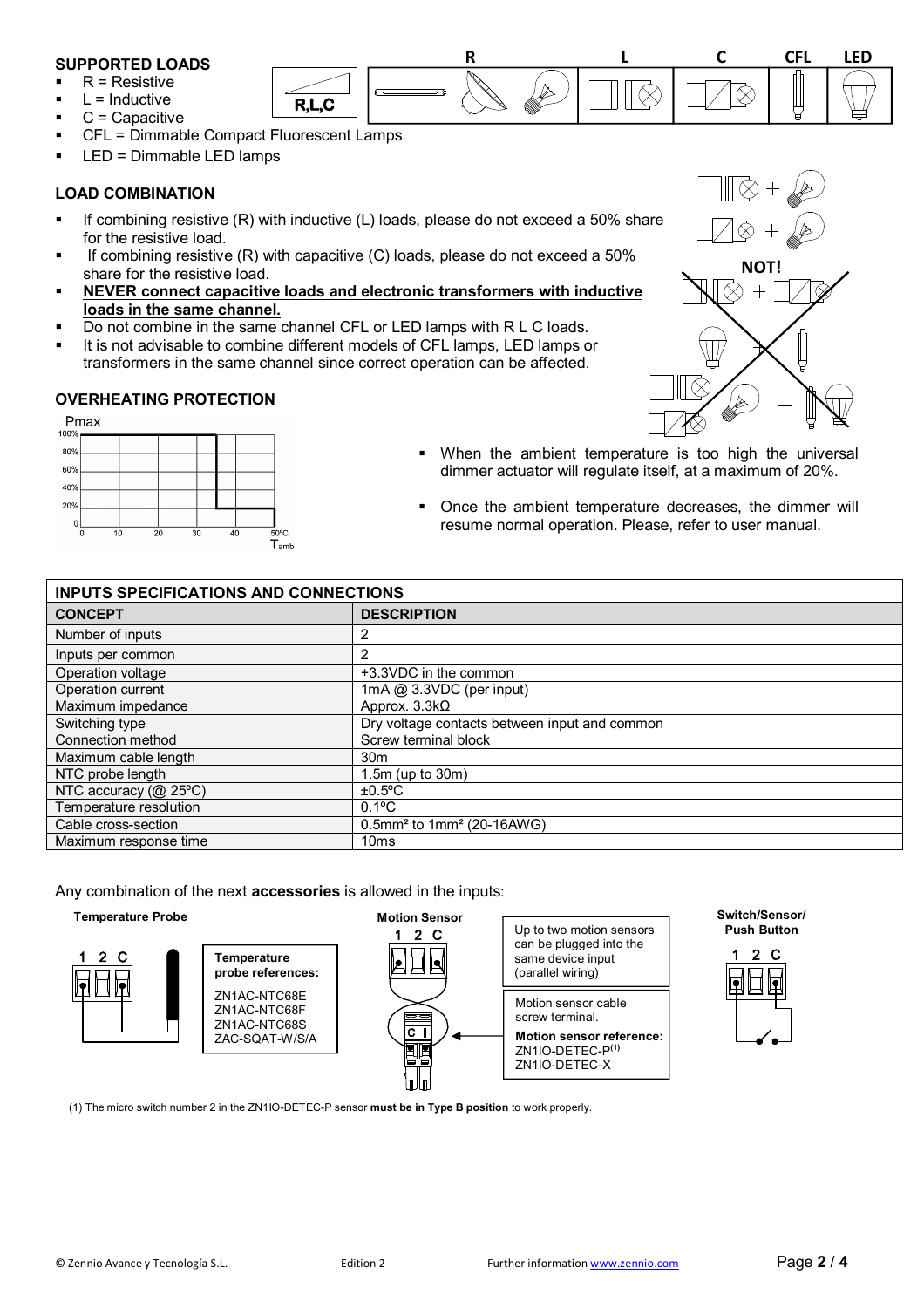# **ERROR NOTIFICATIONS**

| <b>ERROR</b>                  | <b>LED BEHAVIOR</b>                                                                                                                                              | <b>VISUAL NOTIFICATION</b>                                                                                                                                                                                                         |
|-------------------------------|------------------------------------------------------------------------------------------------------------------------------------------------------------------|------------------------------------------------------------------------------------------------------------------------------------------------------------------------------------------------------------------------------------|
| Short circuit                 | The two LEDs blink alternately each<br>0.25 seconds.<br>When the output is locked, the<br>programming LED blinks in blue<br>(please, refer to user manual).      | <b>Status</b><br>0<br><b>LEDs</b><br>Prog. LED<br>$\frac{1}{2}$ 0.5 $\frac{1}{2}$<br>(blue)<br>$\circ$<br>$\mathbf 1$<br>0<br>0.5<br>$\mathbf{1}$<br>1.5<br>1.5<br>$\overline{2}$<br>$\overline{2}$<br>2.5<br>2.5<br>3<br>3.5<br>3 |
| <b>Voltage Surge</b>          | The two LEDs o blink simultaneously<br>each 0.25 seconds.<br>When the output is locked, the<br>programming LED lights in blue<br>(please, refer to user manual). | <b>Status</b><br>0<br><b>LEDs</b><br>TIME<br>Prog. LED<br>$\mathbf 1$<br>(blue)<br>$\circledcirc$<br>$\mathbf 1$<br>0<br>0.5<br>$\overline{2}$<br>$\mathbf{1}$<br>1.5<br>$\overline{2}$<br>2<br>2.5<br>3<br>3<br>3.5<br>3          |
| Overheating                   | The two LEDs blink each second.                                                                                                                                  | 0<br><b>Status</b><br><b>LEDs</b><br>0.5<br>TIME<br>$\mathbf 1$<br>$\widehat{\mathcal{C}}$<br>1.5<br>$\overline{\mathbf{c}}$<br>2.5<br>3                                                                                           |
| Supply Voltage Failure        | One LED blinks each second.                                                                                                                                      | 0<br><b>Status</b><br>LEDs<br>0.5<br>TIME<br>$\mathbf{1}$<br>$\circledcirc$<br>1.5<br>2<br>2.5<br>3                                                                                                                                |
| <b>Anomalous Frequency</b>    | The two LEDs blinks (during 1<br>second) sequentially and they remain<br>1 second turned off.                                                                    | $\mathbf 0$<br><b>Status</b><br>LEDs<br>$\frac{1 \text{ m}}{1}$<br>$\mathbf 1$<br>$\overline{\mathbf{e}}$<br>1.5<br>$\overline{2}$<br>2.5<br>3                                                                                     |
| <b>Parameterization Error</b> | One LED blink each second while the<br>other LED blinks each 0.25 seconds.                                                                                       | 0<br><b>Status</b><br>LEDs<br>0.5<br>TIME (s)<br>1<br>1.5<br>$\overline{2}$<br>2.5<br>3                                                                                                                                            |